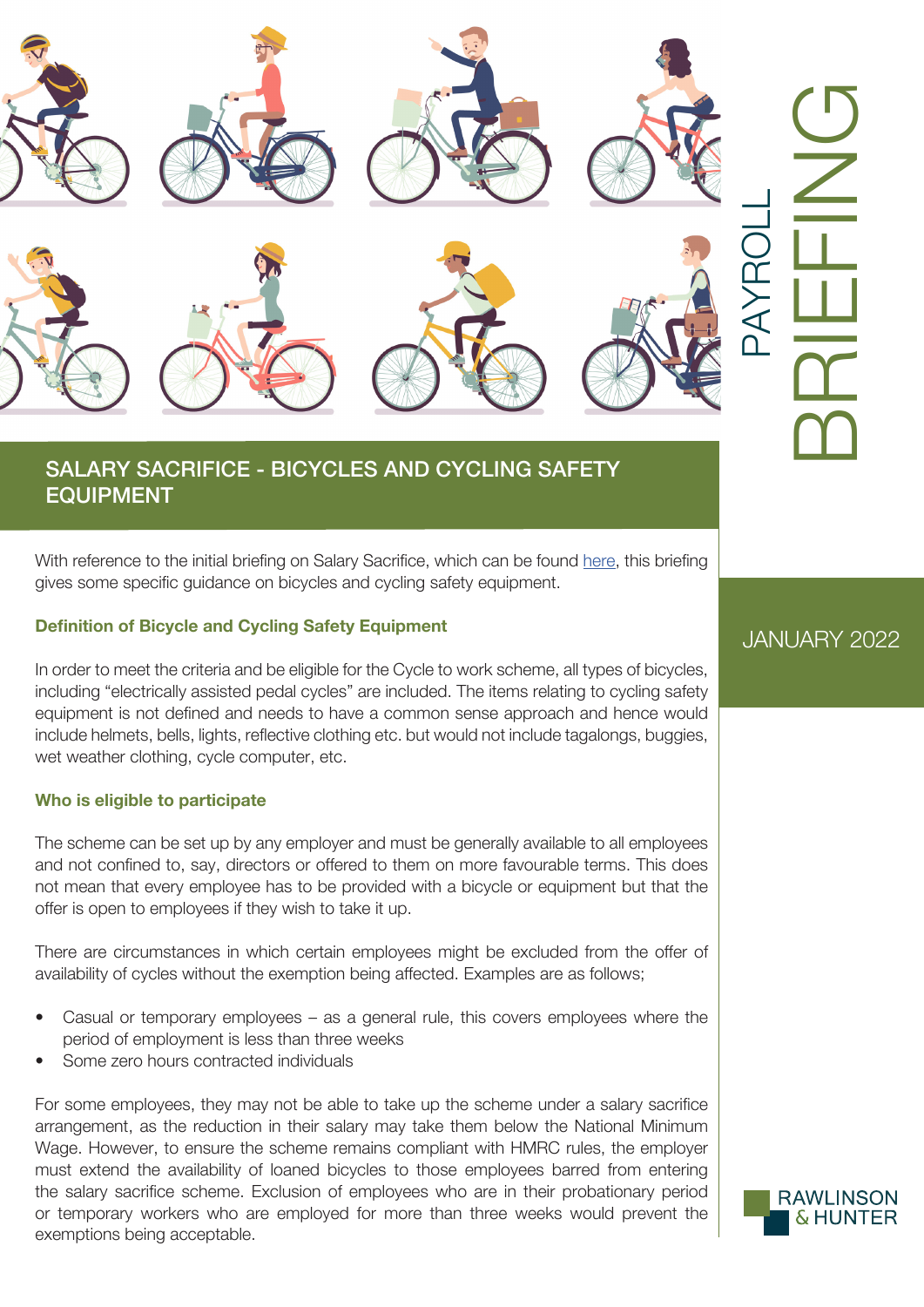## **Use of bicycle to take advantage of tax exemption**

To qualify for tax free status, the cycle and related equipment must be used on qualifying journeys, defined as being used mainly to travel from home to work (in either direction) or between two or more workplaces, with the journey in this latter situation being in connection with the duties of employment. Whilst it is difficult to evidence the use of a bicycle, HMRC inspectors have been told to accept the position, unless there is clear evidence to suggest that less than half the use of the bicycle or equipment is on such qualifying journeys.

There was an easement of this condition during the pandemic, where employees were required to work from home and this remains in place until 6 April 2022 assuming the bicycle was within the Cycle to work scheme on 20 December 2020.

## **How the scheme works**

Generally employers will offer the benefit of the Cycle to Work scheme, in conjunction with a salary sacrifice scheme. To take advantage of the tax free status of such a benefit, the ownership of the equipment is not transferred to the employee during the loan period. Such an agreement typically lasts between 12 and 18 months, although it can be shorter or can be up to 60 months or longer.

Typically the employer would register with a cycle provider whereupon the cycle provider will provide the necessary information to the employer for employees to proceed with the scheme. The employer would pay for the bike, but under the arrangement the bike generally remains the property of the cycle provider. The cycle provider would issue the necessary salary sacrifice documentation for signing by the employee. This approach overcomes an initial problem identified with the scheme relating to the potential credit broking that employers were undertaking, which for any loans over £1,000, necessitates authorisation from the Financial Conduct Authority (FCA). The use of a third party provider has the benefit that they will ensure the scheme is fully compliant for HMRC purposes and administer the scheme for the employer.

To obtain the cycle, the employee liaises with the cycle provider, provides the code supplied to the employer confirming their participation in the scheme, enters into a consumer hire agreement, (subject to their employer rules, such as the maximum amount of the finance, the repayment period etc.) and the employer pays for the hire of the equipment which is financed by the employee's salary sacrifice. The employee liaises with the provider which removes much of the administrative burden from the employer.

It should be noted that the employee can not make a contribution towards the cost of the goods being hired.

## **Ownership of Bicycle and transfer to employee**

At the end of the hire period, the employee has three options;

- Extend the hire agreement
- Return the cycle and equipment
- Buy the cycle and equipment under a separate agreement entered into at the time

It is essential that there is no option, express or implied, as part of, or alongside the initial hire agreement, for the employee to purchase the cycle or equipment at the end of the hire agreement. If there is, this is likely to make it a hire purchase agreement, which falls foul of the tax exemption.

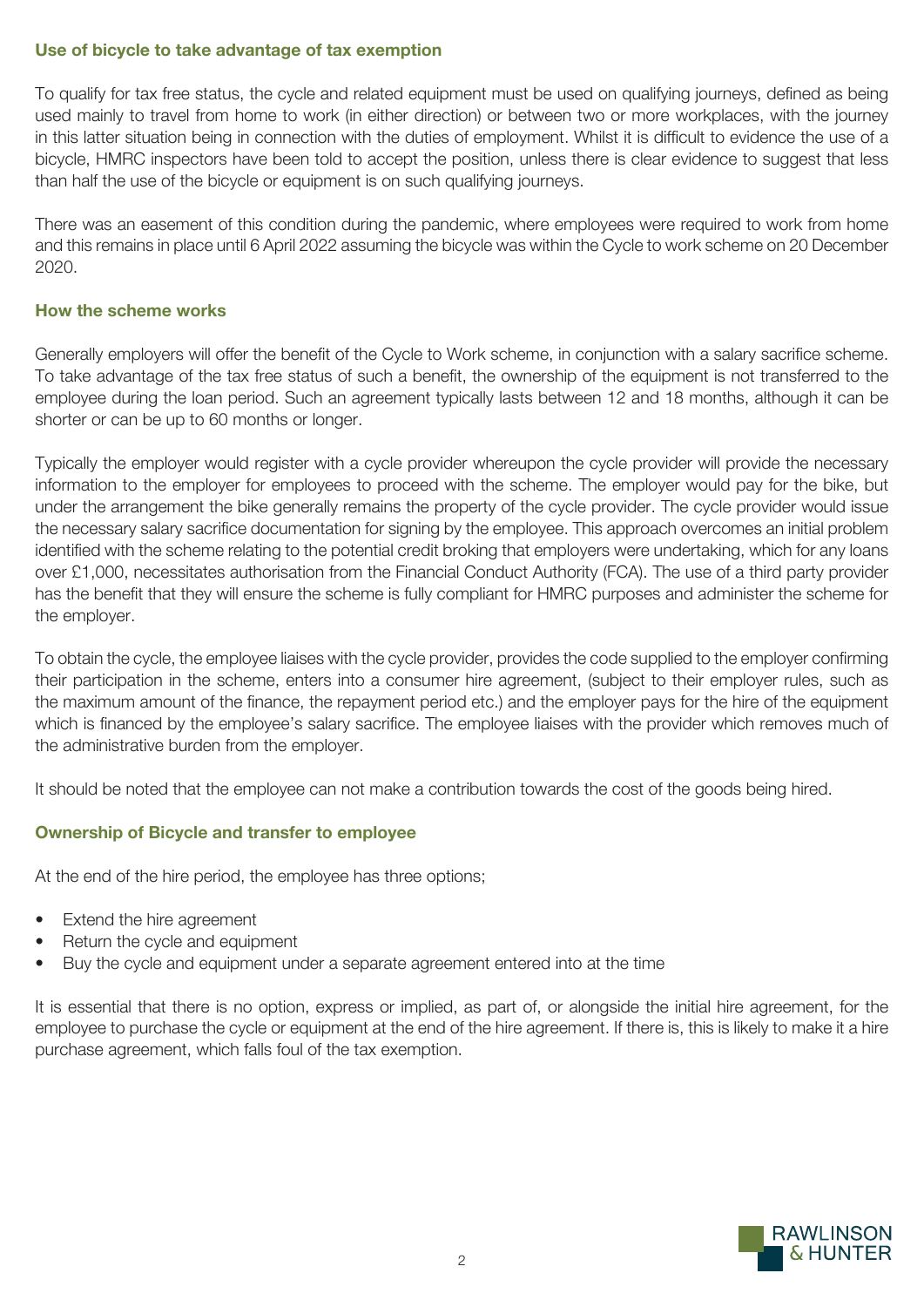## **Determining the Value of the cycle if purchased at the end of the agreement**

If the employees decides to purchase the bicycle at the end of the loan period, HMRC have issued a table to assist employers in determining an acceptable value of the second hand cycle as follows;

| Age of cycle   | Acceptable disposal value as a<br>percentage of original price (including<br>VAT)<br>Original price of the cycle less than £500 Original price £500+ | Acceptable disposal value as a<br>percentage of original price (including<br>VAT) |
|----------------|------------------------------------------------------------------------------------------------------------------------------------------------------|-----------------------------------------------------------------------------------|
| 1 year         | 18%                                                                                                                                                  | 25%                                                                               |
| 18 months      | 16%                                                                                                                                                  | 21%                                                                               |
| 2 years        | 13%                                                                                                                                                  | 17%                                                                               |
| 3 years        | 8%                                                                                                                                                   | 12%                                                                               |
| 4 years        | 3%                                                                                                                                                   | 7%                                                                                |
| 5 years        | Negligible                                                                                                                                           | 2%                                                                                |
| 6 years & over | Negligible                                                                                                                                           | Negligible                                                                        |

## **VAT**

Under a salary sacrifice cycle to work scheme, there are two approaches to VAT, assuming that the employer is registered for VAT and is not subject to partial exemption rules.

- the input tax can be claimed at the outset and then each loan repayment by the employee is subject to output tax; or
- VAT is ignored.

Whichever approach is adopted, the VAT position is neutral for the employer and for the employee the loan amount being repaid is VAT inclusive, and, if the employee decides to purchase the bike, the price will be inclusive of VAT, as shown in the above table.

### **Mileage payments**

Employers are able to reimburse employees for any business miles travelled on their cycle for work journeys (as always excluding home to work), tax free, at the rate of 20p per mile up to 2,000 miles per annum.

### **Capital allowances**

If the employer purchases the bicycle, including any associated equipment which is treated as capital expenditure, and hence is the owner, capital allowances are available, a claim for the full cost of the bicycle can be claimed under the annual investment allowance in year one of its ownership. Where the AIA is not available, the cost of the cycles and equipment can be added to the main capital allowances pool. When the bicycle is sold, the sale proceeds must be brought into account as disposal proceeds in the main capital allowances pool. If the associated equipment has been deemed to be revenue expenditure, then it can be fully claimed as a business expense.

If the employer is leasing the equipment, these costs will be a deductible expense against profits.

In many cases, the employer actually buys a voucher from the cycle provider and hence is outside the scope of any capital allowances or deductions - the transaction is effectively a loan.

## **Other Considerations**

It is important to ensure that the owner of the bicycle (or the employer if not taken out by the cycle provider) takes out insurance of the bicycle. In addition, there is a concern that should an employee have an accident whilst cycling on a